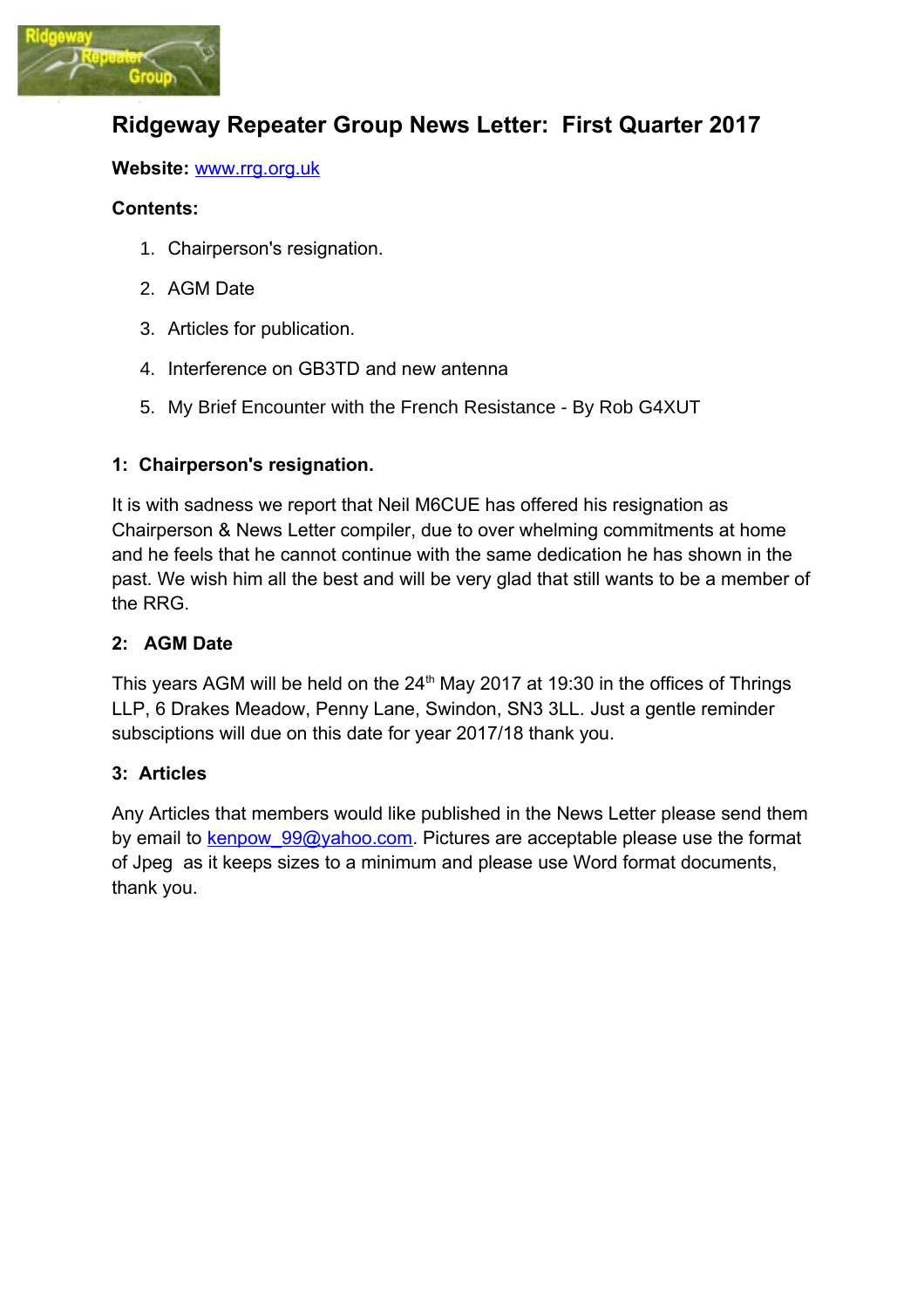# **4: TD's Interference Issue.**

This article has been compiled by myself, G1NCG with all the data from Rob G4XUT without whose assistance it would not have been possible.

As most users will know that TD is plagued by a pulsing type of interference around 434.675 MHz every second or less which affects received transmissions from TD in the Swindon area. TD is operating CTCSS squelch so is not kept open by the pulses. The frequencies involved are 433.075 to 433.575 and 434.650 to 434.700Mhz and could be wide band. The band is heavily used by low power devices between these frequencies. The interference is intermittent and not 24/7 and seems to start up at around 08:00 and terminates mostly at around 18.00 Monday to Friday and has been heard occasionally at week-ends. The interference with the strongest signals have been found around the area of the Great Western Surgery, Farriers Close, near Wickes Superstore, Gypsy Lane with the railway line in between preventing further investigations. Rob has performed these investigations attempting to locate a definite source of this pulsing noise without success.

Rob has asked Ofcom to take a look at the interference we experience when using TD, which has been carried out but resulting in no firm resolution. However further investigation will be continuing. If anybody has any further knowledge about this interference, please inform Rob via g4xut@rrg.org.uk.

So we still have our interference issue and need to find a solution there are possibilities to ask for a wider 7.6Mhz split on the frequency TD uses which would entail realigning the filters. We could also ask for a different frequency but there is no guarantee we would get it, so we need to discuss this until we can find a solution, in the mean time we will continue to pinpoint the interference's location.

A new replacement antenna for GB3TD and GB7TC has been purchased by the RRG. It will be installed later in the year when conditions are more favourable.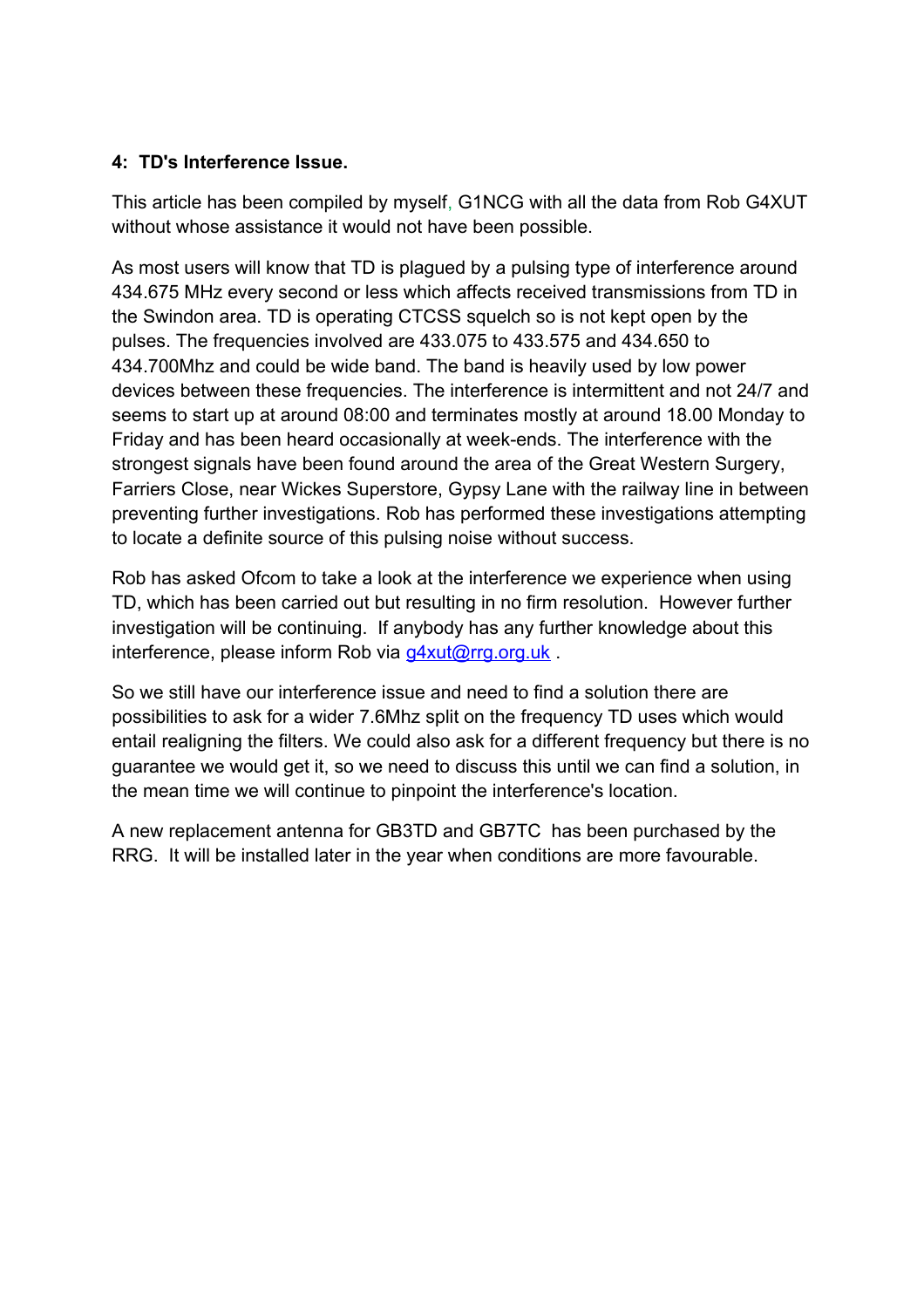# **5: My Brief Encounter with the French Resistance - By Rob G4XUT**

In the town of Bergerac in the Dordogne area of Southwest France, Rob G4XUT, came across an interesting wall plaque commemorating the first French resistance radio transmission in World War II (see photos) located in the square named after Louis de La Bardonnie.



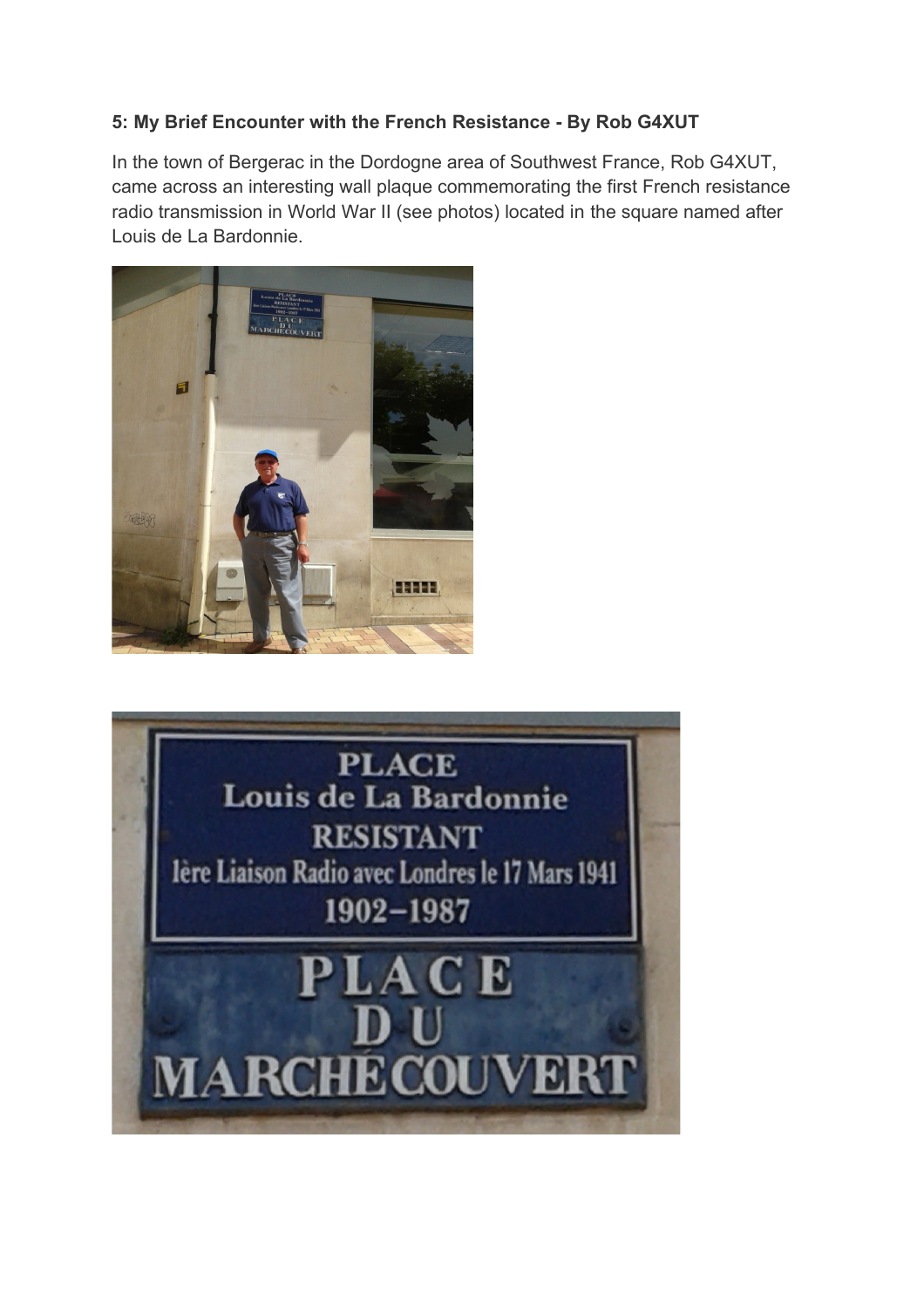The actual transmission site was at his family home, La Roque Castle at Saint-Antoine de Breuilh which is 33km West of Bergerac.

Louis de La Bardonnie, born October 11, 1902, died in 1987, owner-winemaker at Saint Antoine-de-Breuilh in the [Dordogne,](https://en.wikipedia.org/wiki/Dordogne) was a member of the [French Resistance](https://en.wikipedia.org/wiki/French_Resistance) during [World War II.](https://en.wikipedia.org/wiki/World_War_II) His code name was "Isabelle" & he joined the resistance in June 1940.

He was one of the first to be recruited by **Gilbert Renault**, codename Remy, into the network that was later to become [Confrérie Notre-Dame](https://en.wikipedia.org/wiki/Confr%C3%A9rie_Notre-Dame) (Notre Dame Brotherhood or CND). With his friends Paul Armbruster (alias "Alaric"), du Fleix, Pierre Beausoleil (allias Pierrot) and his wife Simone, Dr. Gaston Pailloux (alias "Alceste"), Paul Dungler and others, he harvested a lot of information valuable for the allies.

At the end of November 1940, he was charged with developing and organizing the [CND-Castille](https://en.wikipedia.org/wiki/CND-Castille) network.

Louis de La Bardonnie organized checkpoints along the demarcation line & he was responsible for creating sub-networks from Bordeaux and Brest.

The first transmitter in the French free zone was set up at La Roque Castle in February 1941. & the first radio link with London took place on March 17, 1941.

Denounced, Louis de La Bardonnie was arrested on 16 November 1941. He was interrogated and interned in the camp of [Mérignac](https://en.wikipedia.org/wiki/M%C3%A9rignac,_Gironde) but he was finally released in the spring of 1942 due to the lack of evidence.

He narrowly escaped the [Gestapo](https://en.wikipedia.org/wiki/Gestapo) in 1943 and then led a wandering life until the [Battle of Rocamadour,](https://en.wikipedia.org/w/index.php?title=Battle_of_Rocamadour&action=edit&redlink=1) where, wounded in battle, he was obliged to stand down.

He was awarded several medals including the Distinguished Service Order, Commander of the Legion of Honour, the Cross of the resistance volunteer combatant & the Resistance medal.

The Chateau & vineyard are still owned by his family.

Below is a photo of Louis de La Bardonnie with General de Gaulle & another showing the type of radio equipment used by the Resistance in World War 2.